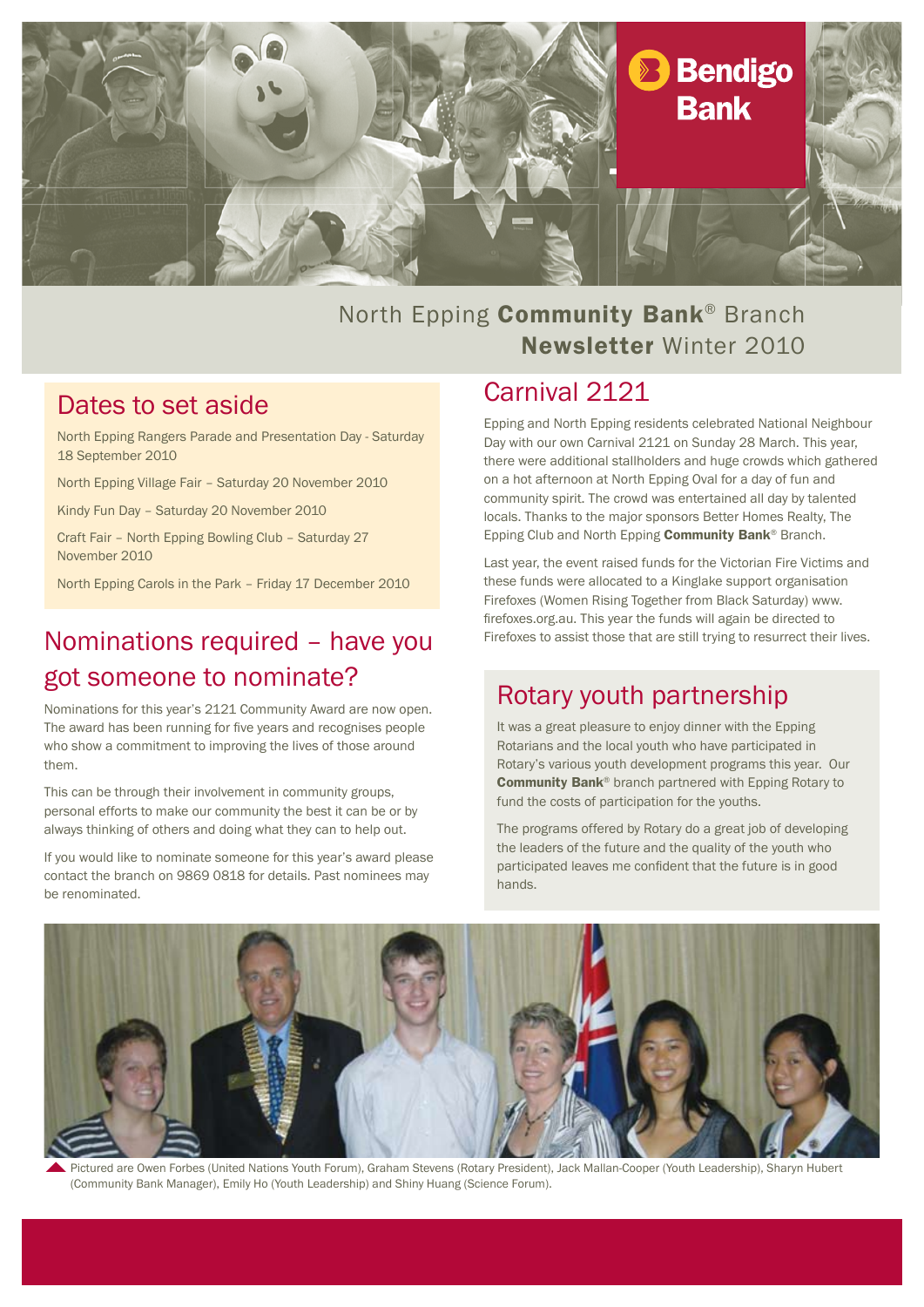# Transition Epping

Transition Epping is a new group which is associated with and draws its inspiration from the worldwide Transition Towns Movement. In March they held a community forum which was attended by more than 40 local residents. The forum was introduced to the guiding philosophy and basic principles of the group, which include working at a local level towards a resilient environmentally friendly future. What the participants like and dislike about our suburb and what they feel are its strengths and needs was also discussed.

The forum was followed up with a series of workshops over eight weeks exploring practical ways of building sustainability and working towards a community plan.

# North Epping Community Bank® Branch - extension and renovation

If you haven't called in to our branch lately, make a point of dropping by next time you are in the district and check out our extended and refurbished premises.

The extension provides us with additional customer service capacity to meet the needs of our growing business.

While you are there ask our staff for details on the latest term deposit interest rates, our competitive home loans or obtain a quote for Insurance and CTP green slips at our new customer relationship desk.

Some have suggested that the extra space is well suited to carpet bowls or even a golf driving range but we think we will keep it for our own uses.

On Thursday 3 June, we tested out the new premises when the branch hosted an after hours function for the Epping Chamber of Commerce.

# New strip for North Epping Rangers Premier League Football team

The North Epping Rangers Premier League soccer team have a new strip thanks to a sponsorship from the North Epping Community Bank® Branch. Let's hope the new strip will give them the edge they need to be victorious for many seasons to come.





# Collapsible marquees available for community use

Our shades really get around. From twilight markets, school carnivals, state rugby championships, presentations and even the Oxfam Walk, wherever a bit or a lot of shelter is needed, they have been put to good use.

We now have five collapsible marquees in two sizes (3m X) 3m and 3m X 6m) which are available for use by community groups. If your group has a need for some shelter at an event and you want to show your support for the **Community Bank**<sup>®</sup> branch contact the branch and ask about borrowing one.

## EDRUFC

The home of rugby in Eastwood, T G Milner Field, is looking very green after being re-turfed during the off season. The field was sporting a rather sad worn look by the end of the 2009 season but was looking to be in great shape again by autumn.



The Eastwood club has been playing first division for more than 60 years and has developed numerous international players. Why not take the opportunity to see them play next time they have a home game. You can check out our banner while you are there. It's a great inexpensive family day out and a chance to see some quality rugby.

## Anne Sargeant - netball clinic

The junior netballers from the North Epping Rangers went in to this season well prepared after attending netball training clinics run by former Australian Netball Captain Anne Sargeant.

Anne shared her vast knowledge of the game and playing skills with the players who not only learnt new skills but also got to meet some of Australia's top senior players and get some autographs.

The clinics were partly funded by the North Epping Community Bank<sup>®</sup> Branch and North Epping Rangers.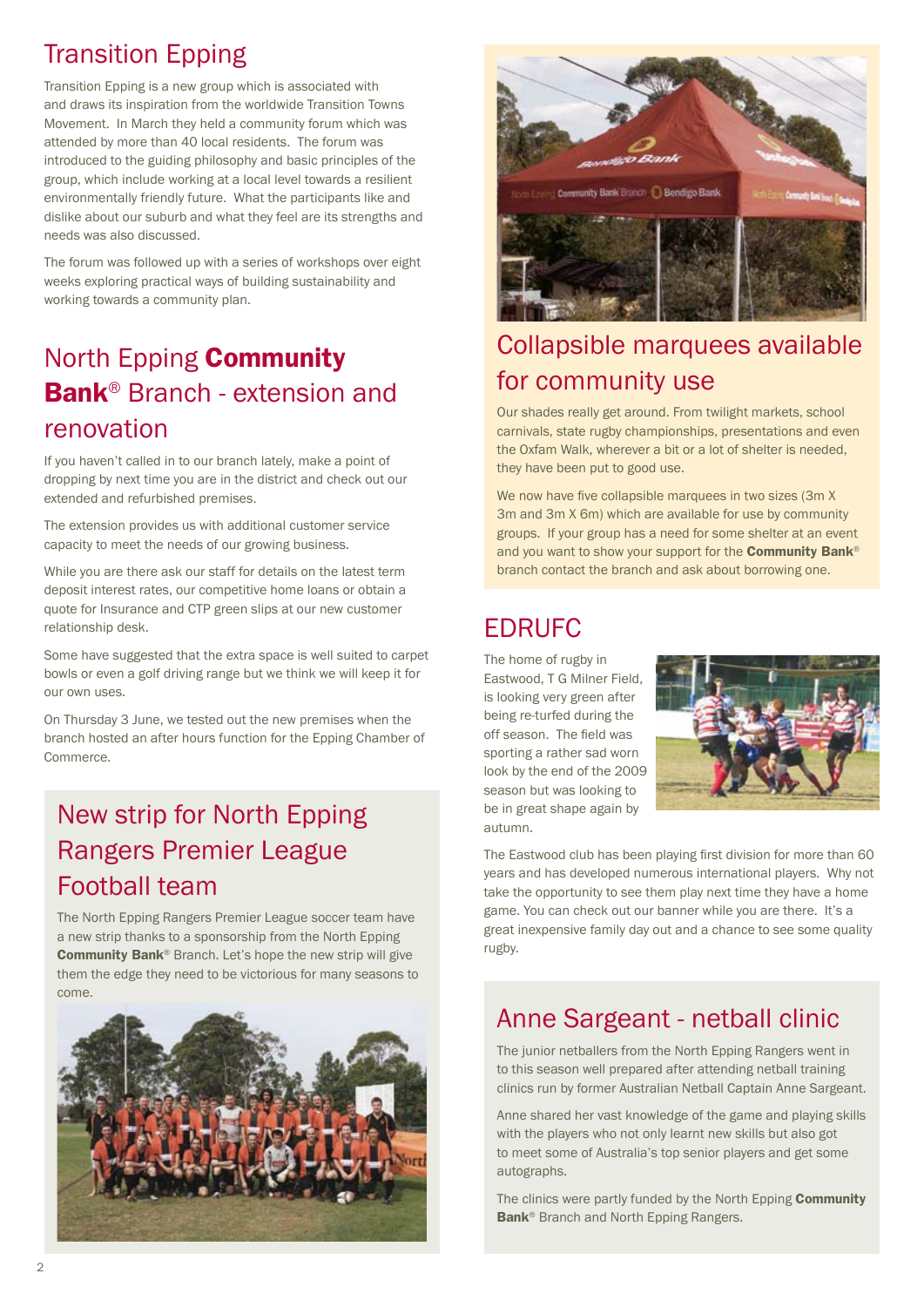

## North Epping Rangers and YMCA Football – support the McGrath Foundation

The North Epping Rangers Sports Club organised a special charity cup day when the Rangers took on Epping YMCA in the Premier League game on Saturday 1 May. This was a great game of soccer and again the community became involved and helped raise \$4,000 for the McGrath Foundation.

### Thoughts to ponder

Enthusiasm is the greatest asset in the world. It beats money, power and influence. – Henry Chester

The way to get things done is not to mind who gets the credit for doing them. – Benjamin Jowett

Attitudes are contagious. Is yours worth catching? – Unknown

Failure to prepare is preparing to fail. – Unknown

Insight plus hindsight equals foresight. – Russell Murphy

# National ride2school day a great success in North Epping, but extra bikes on footpaths raise safety concerns for residents

Wednesday 17 March 2010 was National Ride2School Day.

More 1200 schools across Australia took part in Australia's largest active event for students, while in NSW almost 500 schools hosted an event to encourage their school community to ride, walk, scooter or skate all or part of the school journey.

You may have noticed an increase in the number of school students on bikes that day in North Epping. More than 120 students from Epping North Public School participated in the event. Organisers were thrilled by the unexpectedly large turnout, and the school's bike shelter overflowed with all the extra bikes and scooters.

Since Ride2School Day, a lot more children in the area are continuing to ride to school and preschool. However, there have been a couple of near misses with local drivers. It is a good time to Thanks must go to Gladesville Hornsby Football Association for allowing the game and also providing a sizeable donation and also to Adam and Collette Dempsey for all their efforts in organising the event. The Rangers' players really benefitted from playing in a pink strip with a 4-1 win.

remind drivers to be especially careful backing out of your driveway as children up to the age of 12 years and the adults accompanying them can ride on the footpath and may be unaware of the hazards posed by cars emerging too quickly from their driveways.

Bike riders also have safety obligations. According to the RTA, bike riders should:

- Wear approved safety helmets with straps fitting snugly under the chin;
- Obey all road rules;
- Walk, not ride, across pedestrian crossings;
- Slow down on a cycle path when pedestrians are present; and
- Warn pedestrians of your approach on a cycle path.

Source: Roads and Traffic Authority (NSW), NPWS and Australian Road Rules.

# Epping District Athletics Club – fun run

The Epping District Athletics Club hosted their 2010 Fun Run on Sunday 13 June.

The Run started at The Epping Club, went through North Epping and finished at the club house at Epping Athletics Track on Norfolk Road.

This was the 3rd annual run and attracted a number of competitors both the local area and afar. This year the North Epping Community Bank® Branch sponsored the event and runners received a Bendigo Bank Drink bottle as a memento of their achievement.

For details see their web site www.eppingdac.com.au